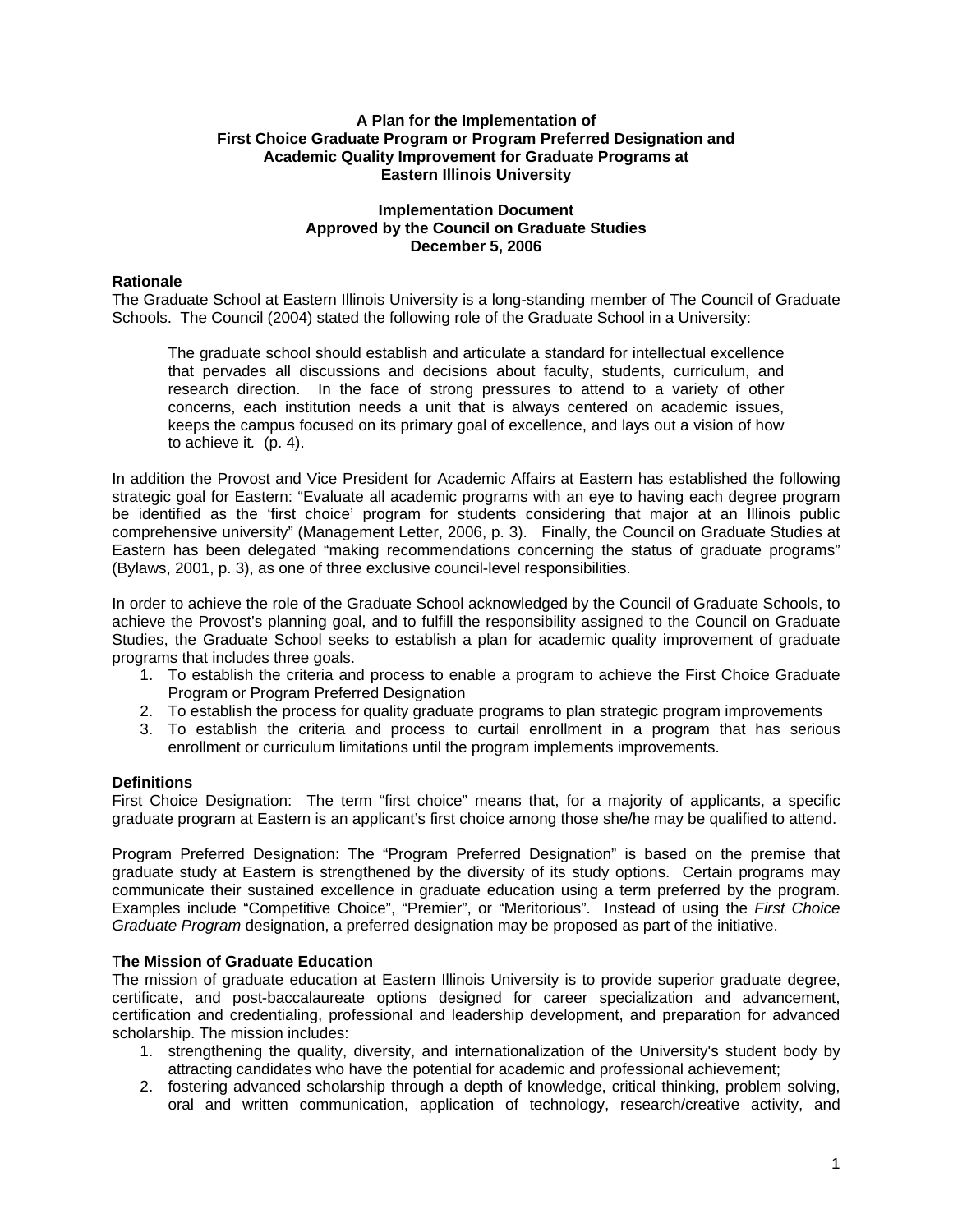commitment to professional ethics;

- 3. expanding the curriculum with rigorous advanced courses and options offered through lectures, laboratories, seminars, forums, practicum field experiences, internships, and partnerships with education, business, and industry;
- 4. building and enhancing the excellence of the University's undergraduate majors and options through mutual and reciprocal research/creative activity with graduate students and faculty; and
- 5. developing opportunities for the discovery and application of knowledge with graduate faculty members who reflect the University's teaching and mentoring priority and who have a record of research/creative activity and professional service.

## **First Choice Graduate Program or Program Preferred Designation Criteria**

Introduction: The term *First Choice Graduate Program or Program Preferred Designation* means that a particular graduate program meets the highest standards of graduate study at Eastern as evidenced by sustained achievements of the criteria specified later in this document. The criteria for achieving First Choice Graduate Program or Program Preferred Designation are based on the *Mission of Graduate Education* approved by the Council on Graduate Studies. The criteria parallel those outlined in the *Handbook for Organizing and Administering Graduate Programs* provided to all programs as a guide for the effective administration of graduate study at Eastern. Programs **must** address all of the criteria to achieve the First Choice Graduate Program or Program Preferred Designation. The criteria are intended to be guidelines that allow for a variety of ways to achieve excellence based on the diversity among Eastern's graduate programs. Sustained achievement means three or more years of evidence.

Goal: The goal of the initiative is to offer clear criteria, a voluntary process, and incentives to inspire programs to achieve the highest standards for their graduate study at Eastern. A Program that meets the criteria is entitled to use the designation *A First Choice Graduate Program at Eastern Illinois University or Program Preferred Designation* for a three year period in all correspondence, recruitment and marketing materials, and is entitled access to additional resources from the Graduate School.

Criterion 1: The program documents sustained achievements in strengthening the quality, diversity, and internationalization of the University's student body by attracting candidates who have the potential for academic and professional achievement and who complete degrees and succeed as alumni.

- a. Enrollment Management
	- o Recruitment Plan: The program provides a clear recruitment plan and evidence that it meets its intended application, enrollment and diversity goals.
	- o Selection Criteria: The program documents a rationale for its admission selection decisions in order to show that it is fulfilling its expectations for candidate quality.
	- o Acceptance Rate: The program documents that desired applicants accept admission offers.
- b. Assistantship/Scholarship Management:
	- o Annual Awards: The program documents that its annually allocated assistantships enhance program quality by attracting desired applicants and by showing that the teaching, research, or service experiences add value to the degree.
	- o Competitive Awards: The program documents that it competitively acquires additional assistantships that further enhance quality by attracting additional desired applicants and by showing that the teaching, research, or service experiences add value to the degree.
- c. Matriculation Management: The program has a targeted graduation rate and documents that degree candidates consistently meet the program's degree completion expectations.
- d. Graduate Placement: The program documents sustained placement achievements of graduates. Programs with Professional Emphasis document that candidates enter and advance in the professions and earn required credentials. Programs with Content Emphasis document placements or contributions to society that are important in-and-of themselves and provide evidence of the breadth of opportunity associated with mastery of the content in the program. Programs with Advanced Degree Preparation Emphasis document that candidates successfully enter and matriculate in advanced degree programs.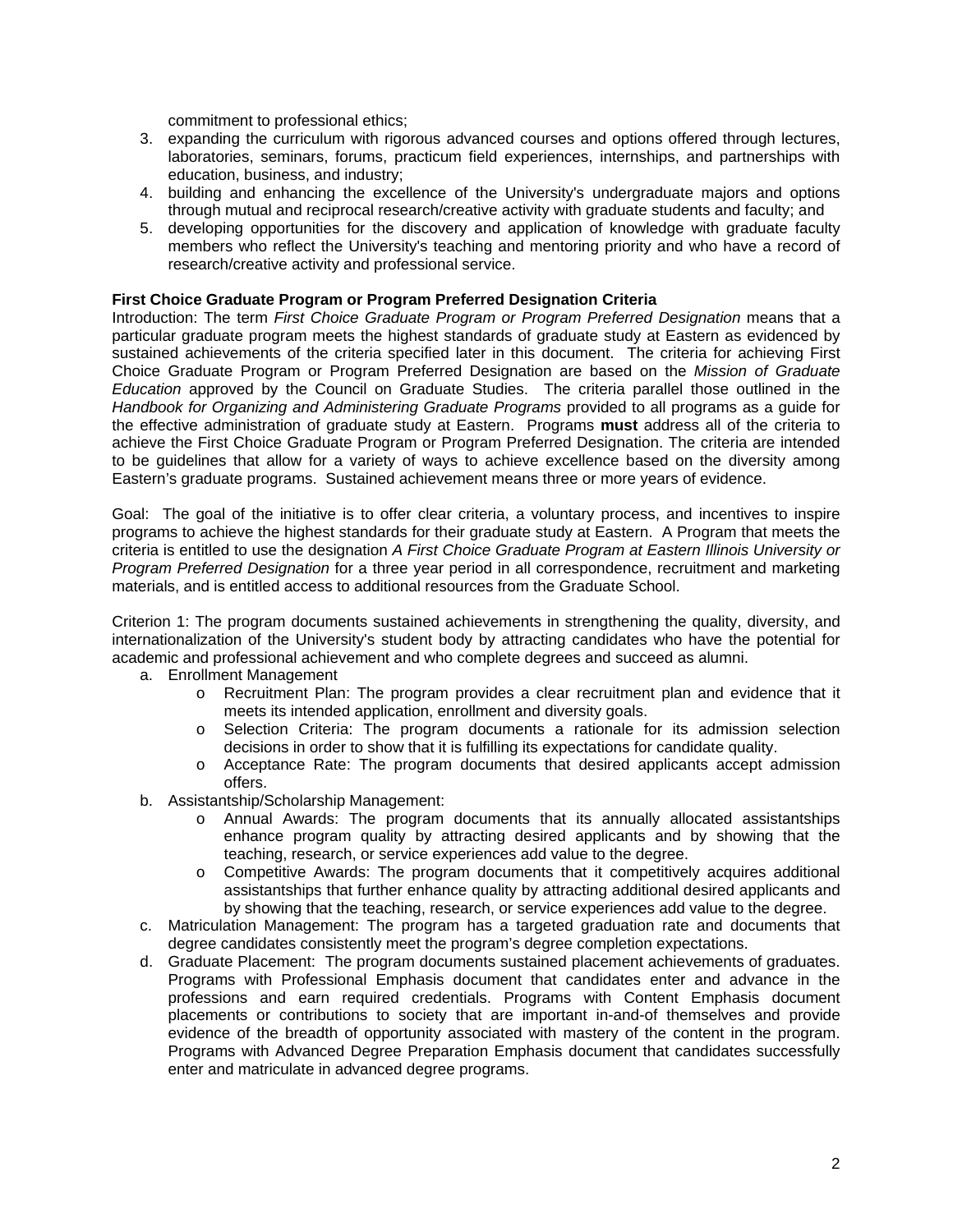Criterion 2: The program documents sustained achievements in fostering advanced scholarship through a depth of knowledge, critical thinking, problem solving, oral and written communication, application of technology, research/creative activity, and commitment to professional ethics.

- a. Assessment Results Documented by the Center for Academic Support and Achievement: Review of the program's Assessment Plan by the Center for Academic Support and Achievement (CASA) documents that the program uses its assessment data to improve student learning, to guide improvements to the curriculum, and to achieve academic excellence.
- b. Assessment Results Documented by the Graduate School: Review of the program's plan by the Graduate School documents that the program uses its assessment data to improve student learning in areas identified by the Council on Graduate Studies. These include advancing scholarship through a depth of knowledge, critical thinking, problem solving, oral and written communication, application of technology, research/creative activity, and commitment to professional ethics.

Criterion 3: The program documents sustained achievements in expanding the curriculum with rigorous advanced courses and options offered through lectures, laboratories, seminars, forums, practicum field experiences, internships, and partnerships with education, business, and industry.

- a. Sustained Mission and Planning Leadership: The program articulates a clear mission that is aligned with current and future trends in the discipline and that states the program's strengths.
- b. Sustained Curricular Leadership by Program Administration and Faculty: The program documents that its administrative structure and graduate faculty advance the curriculum.
	- o Administrative Leadership: The program documents how its administrative structure and leadership advance the quality of its curriculum. For example the program documents how the Graduate Coordinator (leadership) implements her/his duties in collaboration with the Chair and Graduate Committee (structure) to publish documents (handbooks, web resources), manage processes (orientations, capstones), ensure rigor (curriculum review), etc. in order to advance the quality of graduate study.
	- o Graduate Faculty Leadership: The program documents the significant role of the graduate faculty with advancing the curriculum through curriculum committees or appropriate curriculum processes. Examples of improvements include changes in the courses, capstones, practicum programs, internships, study abroad opportunities, options, concentrations, and related learning and curricular experiences that advance the quality, currency, and rigor of the curriculum.
- c. Sustained Curricular Leadership by External Review: The program documents how it has advanced the quality of the curriculum and sustained excellence based on external reviews as appropriate to the mission/discipline. Examples of external review include accreditation reviews, program invited external reviews, or program advisory group reviews.
- d. Sustained Capstone Leadership: The program requires a rigorous capstone appropriate to the mission of its degree and certificate options and documents the impact of each of its capstones on the quality of learning in the degree program. Capstones include research capstones (thesis, the research paper, action research projects, or business research projects), performance capstones (recitals and exhibits), examinations, internships, and study abroad.
- e. Sustained Student Leadership: The Program documents how it fosters the participation of its graduate candidates on the Graduate Student Advisory Council and/or the Black Graduate Student Association to ensure that students advance the quality of graduate study and achievements of graduate students through leadership and advice on policies, programs, curriculum, seminars, forums and related programs.
- f. Sustained Alumni Leadership: The program documents how it fosters participation in alumni programs sponsored by the Graduate School Alumni Advisory Board to ensure that alumni advance the quality of graduate study and achievements of alumni. Documentation includes nomination and/or selection of program alumni for alumni awards, alumni representation on the Board, participation in alumni events hosted by the Board, or other activities affiliated with the Board.
- g. Sustained External Partnerships: The program sustains external partnerships appropriate to its mission and documents assets that partners contribute to advance the quality of the curriculum. Assets may include financial resources, professional expertise, consultation, or related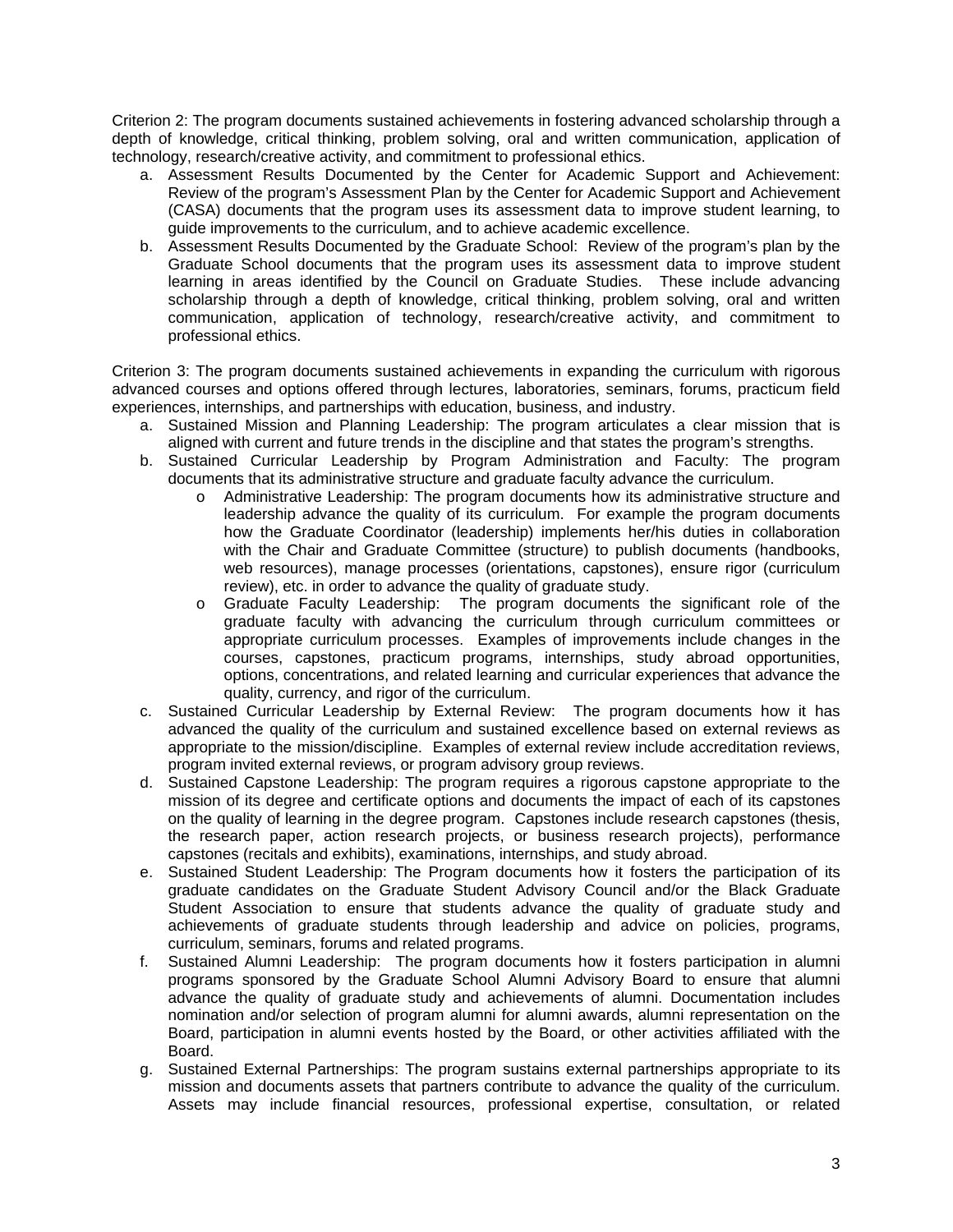contributions. External partners include entities external to the University or University entities that are not fiscally managed by the academic program.

Criterion 4: The program documents sustained achievements in research/creative activity with graduate students and faculty.

- a. Sustained Student Research Leadership: The Program has a sustained record of scholarship by offering a research/creative activity option appropriate to the discipline.
	- o Research Productivity: The program has an annual research productivity goal and documents that its candidates meet or exceed the completion of those products.
	- o Research Engagement: The program's graduate candidates achieve a sustained record of scholarship through presentations, performances, or exhibits as appropriate to the discipline and mission or through attendance at conferences, workshops, in-services as appropriate to the discipline/profession.
- b. Sustained Commitment to Research and Travel Grants: Graduate School Programs: The program has a record of sustained participation in the annual Graduate School research and travel grants that includes both applications for awards and a record of earning awards. The program may include additional documentation that its students access awards provided by the department, college, discipline, or related sources to foster engagement in research, travel to conferences, and assistance with publishing or presenting scholarly work or with attending conferences in order to advance scholarship and networking.
- c. Sustained Commitment to Showcasing Graduate Scholarship/Creative Activity: The program showcases graduate research and scholarship through a sustained commitment to the Graduate Exposition by requiring students and faculty members to participate. Participation includes but is not limited to annual student presentations, faculty monitored panels, poster displays, exhibits, recitals, performances, and related venues that showcase student research/creative activity. Programs may include additional documentation regarding other programs that showcase graduate research/creative activity through department, college, or other venues.
- d. Sustained Record of Award Program Participation: The program demonstrates participation in the Graduate School's Distinguished Awards Program with evidence of nominations, applications, and achievements. Programs may include additional documentation regarding other award programs offered by the college, department, discipline, school district, business, or other agencies with evidence of nominations, applications, and achievements.

Criterion 5: The program documents a sustained record of developing opportunities for the discovery and application of knowledge with graduate faculty members who reflect the University's teaching and mentoring priority and who have a record of research/creative activity and professional service.

- a. Sustained Record of Coordinator Leadership: The Graduate Coordinator has a sustained record of leadership. The Graduate Coordinator has established a sustained service record that may include service to the Council on Graduate Studies, Graduate Student Advisory Council, Graduate School Alumni Advisory Board, International Programs Advisory Committee, and Council on Faculty Research or through presentations, seminars or forums presented through the Graduate School's boards, councils, or committees. A sustained record of achievement may include awards such as the Graduate School Leadership Award, a Faculty Mentor Award, an Assessment Award, Research Award, or college or department awards recognizing leadership for the graduate program.
- b. Sustained Graduate Faculty Scholarship: Graduate faculty are active scholars in the discipline and can document a sustained a record of scholarship and extra-mural funding. Examples of scholarship include but are not limited to publications, presentations, or exhibits as appropriate to the discipline. Examples of funding include but are not limited to internal grants through the Office of Research & Sponsored Programs, Graduate School and International Program Awards for Initiatives, College awards for grants and research, and external grants for research and sponsored projects.

### **Responsibilities, Application, Review & Selection**

Introduction: An application for First Choice Graduate Program or Program Preferred Designation is voluntary and includes a report and support materials that document how the program meets the criteria.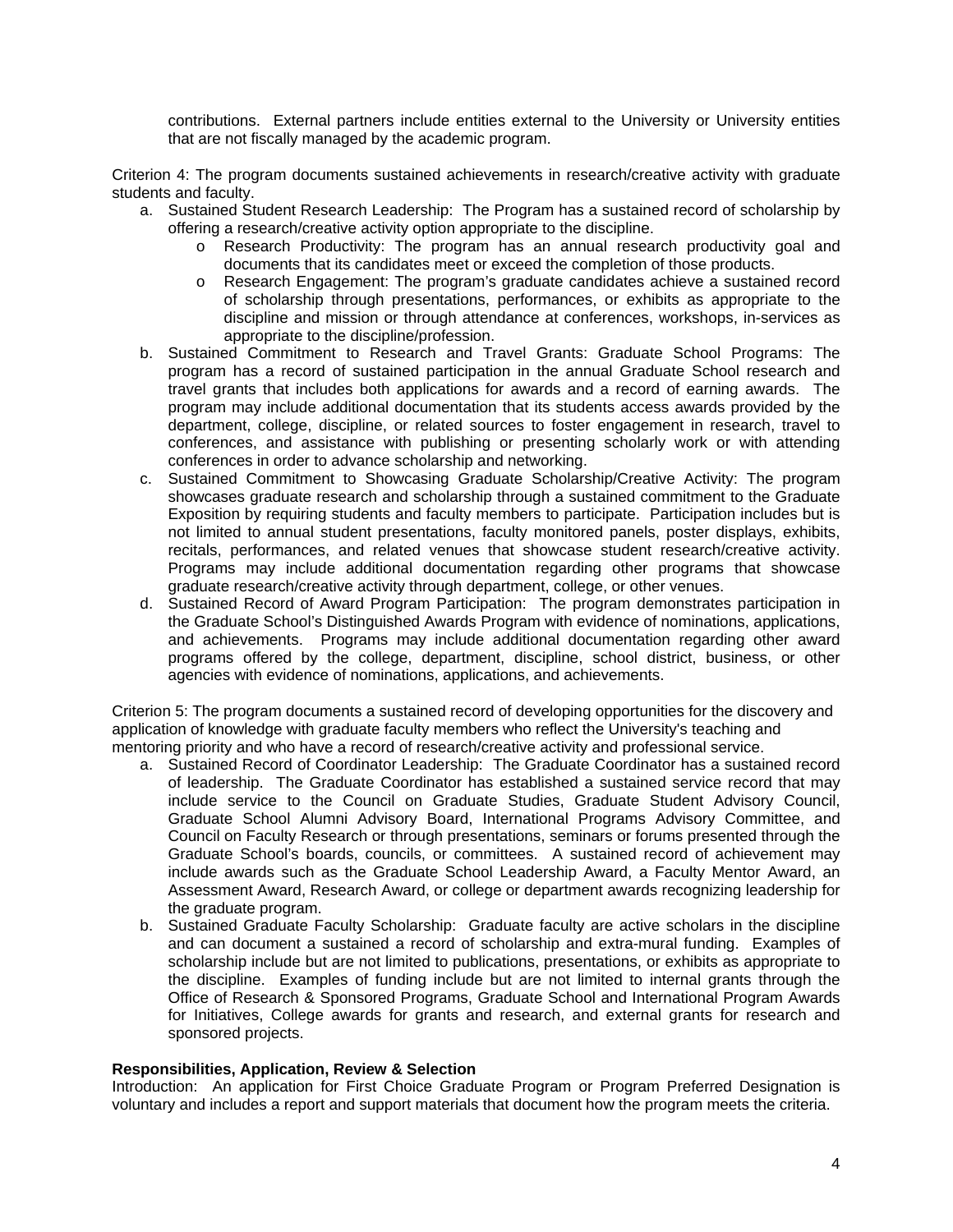Responsibilities of the Chair: The Chair selects a Graduate Coordinator and assigns the specific duties for organization and administration of the graduate program as outlined in the *Handbook.* The Chair in consultation with the Graduate Coordinator is responsible for making the decision to apply, for selecting the Program Team, the Program Leader and the Team Consultants.

Responsibilities of the Graduate Coordinator: The Graduate Coordinator provides leadership for graduate programs as outlined in the *Handbook for Organizing and Administering Graduate Programs* and as assigned by the Chair. The responsibilities of the Coordinator in making an application are determined by the Chair before the application process begins.

The Responsibilities of the Program Team, Team Leader, and Team Consultants: The Program Team will include 3 graduate faculty members. The Program Team is responsible for completing the program's application, for preparing the initial consultation, for completing the final report, and for making the formal presentation to the Council on Graduate Studies. The Team Leader is responsible for leading the initiative and for communicating the work of the Program Team to the program's graduate faculty and other program constituents. The Team Consultants include those constituents not serving on the Program Team who contribute to the program's quality, such as other graduate faculty, current graduate candidates, graduate alumni, internship site supervisors, adjunct graduate faculty, or other external agents. Consultants provide guidance to the program team for preparation of the report.

The Responsibilities of the Council Review Board and Review Board Leader: The CGS Review Board will include Council on Graduate Studies representatives and administration. Three faculty members from the Council designated by the Council Chair will serve on the Board. The CGS Chair will also designate a Review Board Leader. The administration will include the Dean of the Graduate School, the Dean of the College or the Dean's Designee, and the Director of Graduate Admissions. The role of the Review Board is to provide initial consultation to a program that seeks to apply for a review and to make recommendations to the Dean of the Graduate School regarding a program's application. The Dean of the Graduate School in collaboration with the CGS leadership will provide a comprehensive orientation for the Board prior to a review and may develop rubrics and other tools to ensure an objective and consistent process.

The Application and Review Process

- 1. The Decision to Initiate a Review: The chair schedules a consultation with the Graduate Coordinator to determine if the program is prepared to initiate an application. If the Chair decides to make an application, a Program Team, Team Leader, and Team Consultants (if desired) are identified. The Team organizes an outline of how the program meets the criteria. The Initial Consultation is scheduled.
- 2. Initial Consultation: An initial consultation is held with the Program Team and the Review Board. The purpose of the Initial Consultation is to bring both the Program Team and Review Board together before a complete application is prepared in order for the program to measure its potential for achieving designation as a First Choice Program or Program Preferred Designation. The consultation will provide a focused review and discussion of the criteria with the Program Team. The consultation outcome is to provide the applicant program with the expectations of the Review Board and to verify that the program has a clear understanding of the criteria, the expectations, and the review process before continuing with the review.
- 3. Completion of the Report: Following the Initial Consultation, the Program Team will determine if it will complete a review and will provide written notification to the Review Board regarding their decision. If the Team determines that it will complete the review, the following guidelines are implemented:
	- a. The Report Format: The report format will parallel the criteria outlined in the section titled *Criteria for Achieving First Choice Graduate Program or Program Preferred Designation*. The report should provide clear, succinct, and well focused information and evidence regarding how the program meets the criteria. An appropriate report length is 15 or fewer pages in standard 12 point font. The report is submitted electronically to the Graduate School. The Graduate School will distribute copies of the report to members of the Review Board.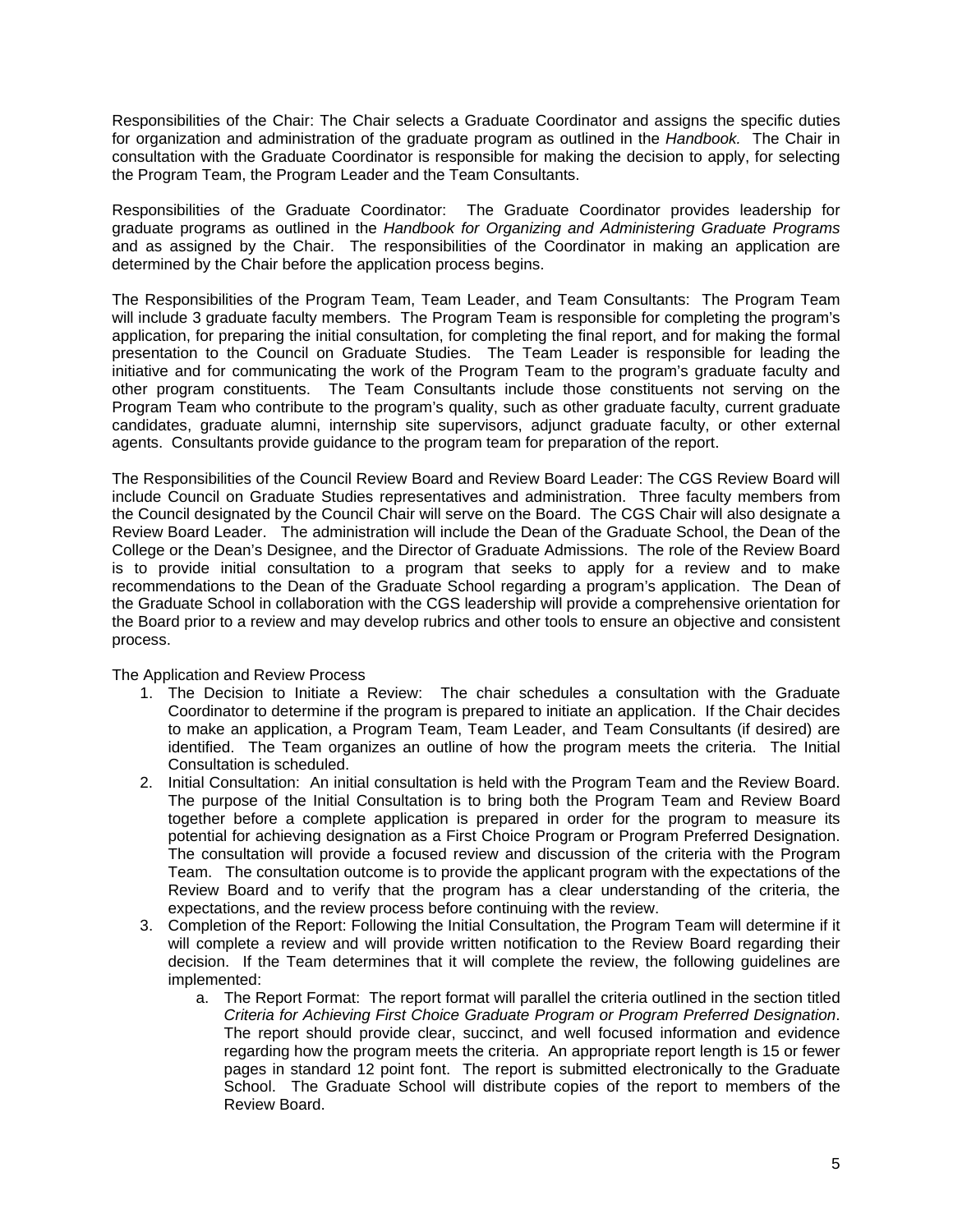- b. Resource Analysis: The report will provide a summary of additional investments desired to maintain and advance the quality of the program if awarded the First Choice Program or Preferred Program Designation. Investments may include assistantships, travel awards, personnel, equipment, or facilities as appropriate to the mission. The analysis will link the desired investments to mission focused goals that advance the quality of the program.
- c. Support Documents: The report may include or reference support documents such as the Recruitment Plan, Orientation Handbook, Research Handbook, or related materials. The report may include data/report summaries from accreditation agencies, external reviews, advisory boards, IBHE, the Office of Planning and Institutional Studies, Major Assessment Profiles, Center for Academic Support and Achievement, Academic Colleges, Graduate School, Office of Research & Sponsored Programs, International Programs, Library Services, or other offices as appropriate to completing an effective review.
- 4. Formal Presentation: The Council on Graduate Studies will arrange a time for the Program Team to formally review the application with the Review Board during one of the Council on Graduate Studies regularly scheduled meetings. The Council meetings are open to the public; therefore, program faculty and constituents may attend the presentation.
- 5. Response and Decision: Following the presentation, the Review Board will convene meetings as needed to determine if the program meets the criteria for First Choice Designation and will make a recommendation to the Dean of the Graduate School. The Dean will confer as needed with the Review Board, Program Team or other consultants to make the final decision. If the Board recommends the First Choice Designation and the Dean concurs and approves the application, the Graduate School Dean will meet with the Program Team to outline the report results and recommendations. If the Board or the Dean do not approve the application, the Graduate School Dean will meet with the Program Team to review the outcome and assist the program with making improvements in order to consider a future application.

# **Application Time Table**

Programs may initiate an application at any time. The following Time Table offers a guide to ensure that the Program Team and Program Review Board have sufficient time to complete reviews. If multiple requests are received at the same time, the Time Table must be extended. In order for a program to receive the designation in time to access additional resources during the recruitment cycle for the next fiscal year, approval must be completed no later than March 1.

- One Month: Time from Request for Initial Consultation to Completion of the Initial Consultation.
- Two Months: Time from Receipt of a Completed Application to Presentation to the Council.
- One Month: Time from Completion of the Presentation to Decision.

## **Period of Designation**

Programs approved as First Choice or Program Preferred Designation may use the designation for a three year period specified by the Dean of the Graduate School at the time the designation is approved. During the last year of First Choice or Program Preferred Designation, programs are then eligible to reapply following the suggested time table.

### **Reapplication**

Reapplication will follow the same process as initial application and begins with an initial consultation with the Review Board followed by the submission of an abbreviated report of sustained program quality that will be offered during a formal presentation to the Council.

### **Benefits of First Choice Graduate Program Designation**

Graduate Programs with First Choice Designation will be offered the following financial benefits and incentives to advance their graduate programs.

1. Currently Available Competitive Award Benefits: The following competitive awards currently available through the Graduate School will be reserved for Graduate Programs with First Choice or Program Preferred Designation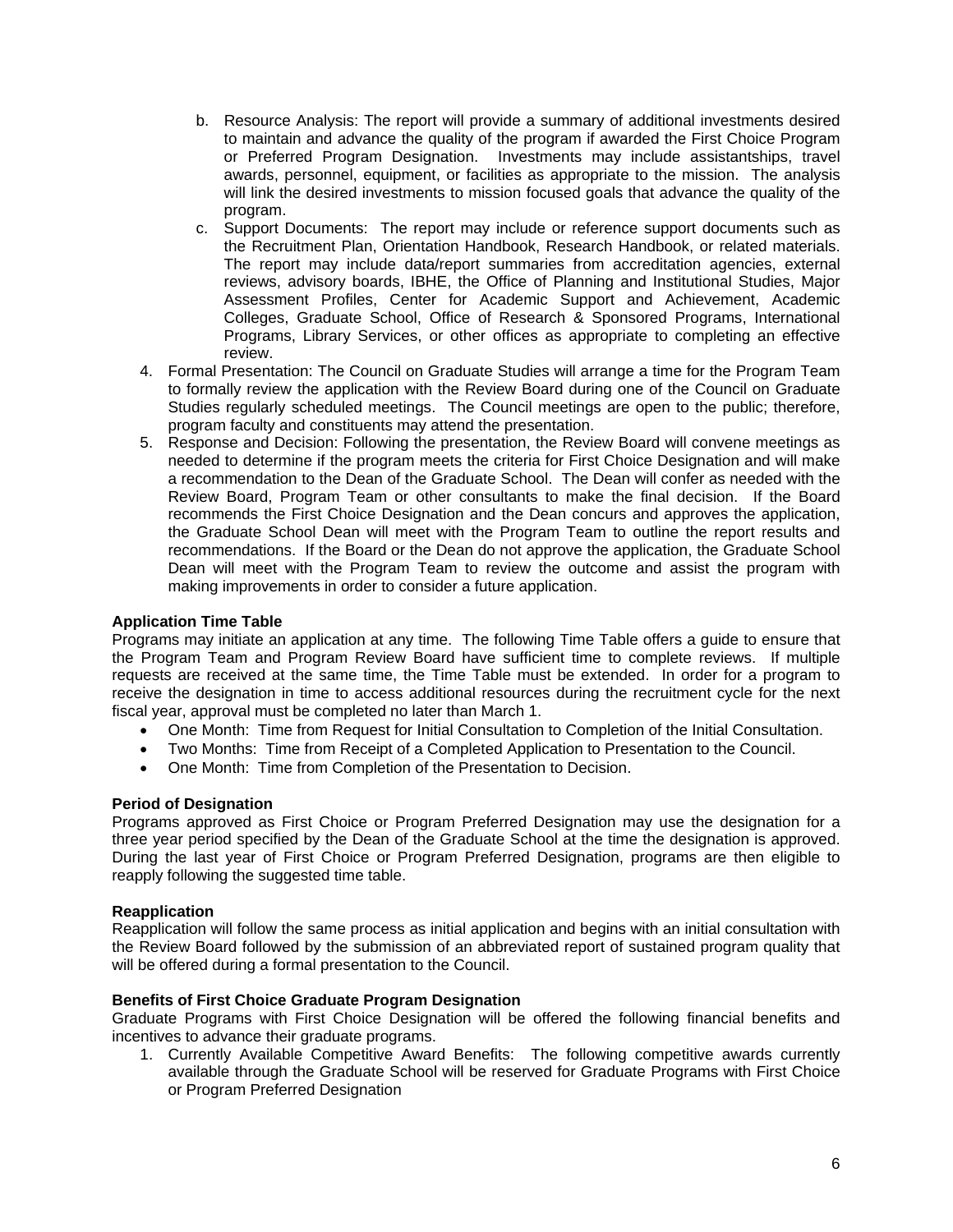- a. Presidential Assistantships: One Presidential Assistantship will be reserved for each approved program. Duties of the assistant may be applied to the program's highest priorities.
- b. Summer Research Assistantships: Two Summer Research Assistantships will be reserved for each approved program. Programs may request alternatives to these awards if alternatives provide better support for the program. For example, a program may request that two existing 9-month assistantships be extended for 1.5 months and that the duties will be applied to the program's highest priorities.
- c. Williams Travel Awards: Two Williams Travel Awards will be reserved for each approved program.
- d. Graduate School Initiative Awards: One \$500 Graduate School Initiative Award will be reserved for each approved program to be applied to the Program's highest priorities.
- 2. New Award Benefits: The following new awards will be reserved for Graduate Programs with First Choice Designation based on availability of funding.
	- First Choice/Preferred Program Designation Assistantship: Each First Choice Program or Program Preferred Designation will receive a First Choice/Preferred Program Designation Assistantship in addition to the program's regular allocations and may have an opportunity to compete for any additional awards that may be available. Programs will have the flexibility to negotiate distribution of these awards based on their respective program goals and advancements.
	- Additional Initiative Resources: Each approved Program will receive an additional \$700 Initiative Award to be applied to the Program's highest priorities.
- 3. Resource Analysis: Based on the Resource Analysis provided in the Report, the Graduate School will work with program leaders and administrators to determine if additional resource support for the program as outlined in the three-year plan can be secured.
- 4. Marketing/Recruiting: The First Choice Program or Program Preferred Designation and the data used to support that designation will be used to market and advertise the program by the Department, College, and the Graduate School.

# **Academic Quality Improvement for Graduate Programs Process (AQIGP)**

Introduction: Programs that seek general assistance with quality improvements, programs that seek assistance to achieve First Choice Designation, or programs that are not approved for First Choice Designation may request an Academic Quality Improvement for Graduate Programs Review. In addition, the College Dean or Dean of the Graduate School may require that a graduate program engage in an Academic Quality Improvement for Graduate Programs Review to advance the quality of the program.

Goal: The goal of the initiative is to provide a structured program review and consultation process designed to inspire quality graduate programs to plan and achieve strategic improvements.

AQIGP Application and Review Process

- a. Selection Process: The Chair of a graduate program seeking to be selected for the review contacts the Dean of the Graduate School for an initial consultation. The Dean of the Graduate School arranges for a meeting with the Consultation Team. The Consultation Team includes the Department Chair, Graduate Coordinator, College Dean or Designee, Dean of the Graduate School, and a Council Designee appointed by the Chair of the Council on Graduate Studies. The Consultation Team reviews the criteria, discusses the program's strengths and weaknesses, and determines if the Council is able to provide the required consultation and guidance during the requested time period. Selection may also be initiated by the Dean of the Graduate School or the College Dean and follows the same process outlined above.
- b. Consultation Process: If the Council selects the program for consultation, the Consultation Team, headed by the Chair and Coordinator of the program, meets as needed to identify the most appropriate consultants needed to assist the program. Consultants may include council members, coordinators, chairs, deans, other administrators, students, alumni, or external agents who have knowledge and expertise to assist the program with addressing areas of the program that it wishes to improve. Once the consultation team is identified, a series of consultation meetings will be arranged to outline plans to improve the program.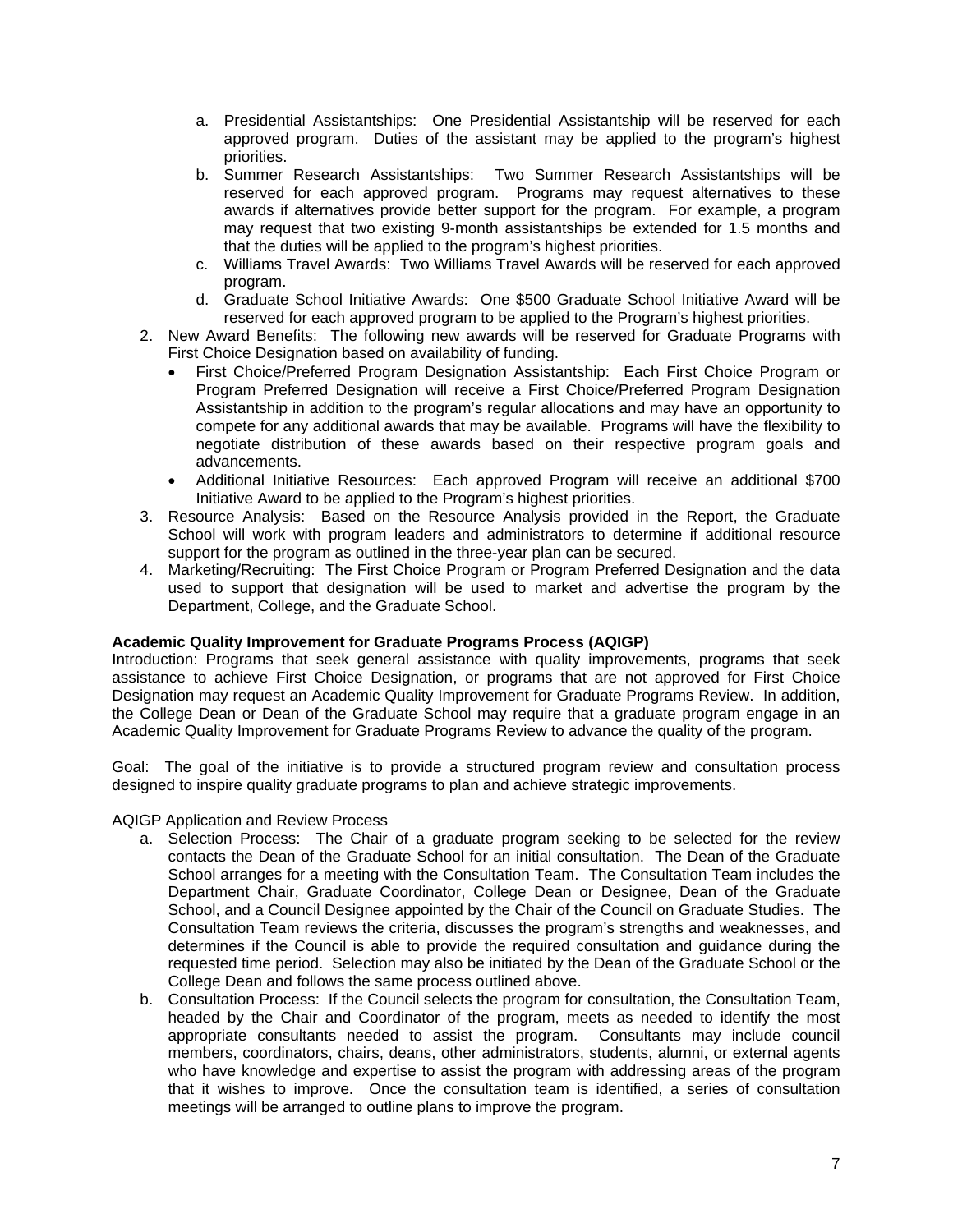c. Report: At the conclusion of the consultations, the Consultation Team will provide a series of recommendations. The recommendations will serve as a guide to advance the quality and rigor of the program. The recommendations will be based on the mission of graduate education, the *Handbook for Organizing and Administering Graduate Programs* and the Criteria for Achievement of the First Choice Graduate Program Designation. The Chair, in collaboration with Graduate Coordinator and the program faculty, assumes responsibility for implementing the recommendations to advance the quality of the program.

## **Suspending Program Enrollment Criteria & Process**

Introduction:Programs sometimes enter a sustained period of difficulty with meeting the mission of graduate study resulting in diminished program quality as evidence by the criteria specified below. Enrollment Suspension is a process to redirect all of the program's time and resources toward addressing the causes of diminished program quality.

Goal: The goal of Enrollment Suspension is to redirect the time currently required to offer the degree program toward a complete investment in the time needed to develop and implement improvements to reestablish program quality. Enrollment suspension will continue until the time required to implement the improvements is no longer needed and can be redirected back to students in the degree program.

Criterion 1: The Program is unable to strengthen the quality, diversity, and internationalization of the University's student body by attracting candidates who have the potential for academic and professional achievement and is not achieving its degree or placement expectations.

- a. Enrollment Management: The program has sustained a period of enrollment loss or low enrollments evidenced by some or all of the following conditions.
	- o Recruitment Plan: The program has no application, enrollment, or diversity goals or is unable to meet the program's, the college's or the Graduate School's enrollment goals.
	- o Admission Criteria: The program has no rationale for its admission selection decisions or is not fulfilling the program's, the college's, or the Graduate School's expectations for quality of the candidates who are offered admission.
	- o Acceptance Rate: The program does not secure admission from its most desired applicants or there is concern about the quality of the program due to the loss of the applicants who do not accept offers of admission.
- b. Assistantship Management:
	- o Annual Awards: The program is unable to enhance program quality by attracting desired applicants with its annual awards or the awards do not offer value added experiences in teaching, research, or service.
	- o Competitive Awards: The program is unable to secure competitive awards to enhance the program.
- c. Matriculation Management: The program is unable to achieve the program's, the college's, or the Graduate School's graduation/completion goals.
- d. Graduate Placement: The program is unable to document that candidates who complete the program achieve placements appropriate to the program's mission.

Criterion 2: The Program is unable to foster advanced scholarship through a depth of knowledge, critical thinking and problem solving, oral and written communication, application of technology, research/creative activity, and commitment to professional ethics.

- a. Assessment Results by the Center for Academic Support and Achievement: Review by Center for Academic Support and Achievement indicates that the assessment plan is not used to improve student learning or guide curriculum rigor and advancement.
- b. Assessment Results by the Graduate School: Review by the Graduate School indicates that the program assessment plan does not improve student learning in areas identified by the Council on Graduate Studies.

Criterion 3: The Program is unable to provide a curriculum with rigorous advanced courses, curriculum, and options offered through lectures, laboratories, seminars, forums, practicum field experiences, internships, and partnerships with education, business, and industry;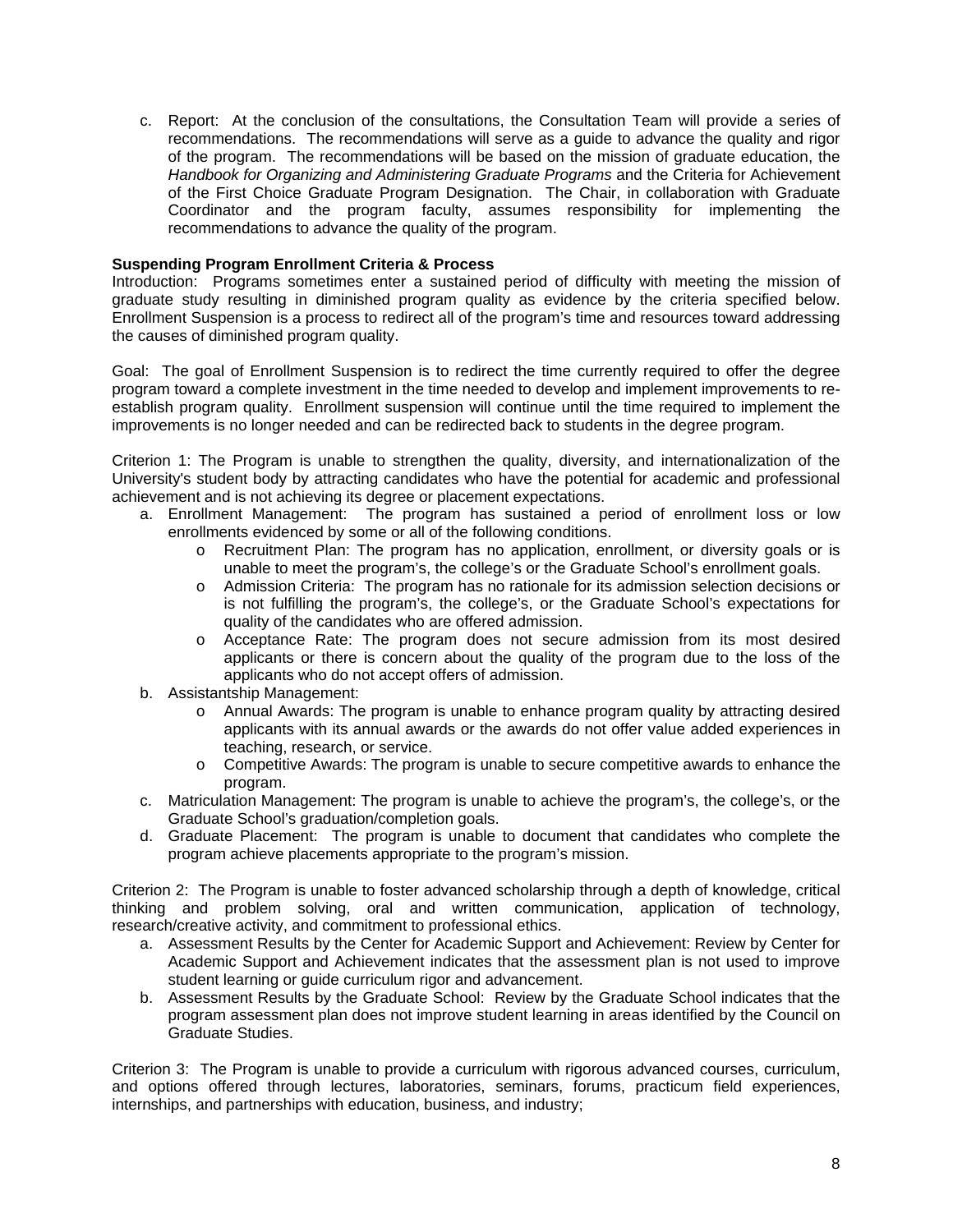- a. Mission & Planning Leadership: The program mission is not well defined, is not aligned with current or future trends in the discipline, and does state areas of strength.
- b. Curricular Leadership by Program Administration and Faculty:
	- o Administrative Leadership: The program's current administrative structure and leadership have not advanced the quality of the curriculum so that it lacks basic elements such as orientations, handbooks, or web resources to advance the quality of graduate study.
	- o Graduate Faculty Leadership: The graduate faculty members are not engaged in active self study or evaluation of the curriculum to assure currency, rigor, and quality of the curriculum and have not addressed concerns following IBHE reviews, accreditation reviews, or reviews by the college or Graduate School.
- c. Curricular Leadership by External Review: Reviews identify serious concerns, accreditation is lost or in jeopardy, or the program has not engaged advisory groups or has not addressed concerns raised by such groups.
- d. Capstone Leadership: The program provides limited support for a quality capstone experience or evidence that the capstone advances the quality of study in the program. Capstones include research capstones (thesis, the research paper, action research projects, or business research projects), performance capstones (recitals and exhibits), examinations, internships, and study abroad.
- e. Student Leadership: The program does not foster participation of its students in the Graduate Student Advisory Council and/or the Black Graduate Student Association.
- f. Graduate School Alumni Advisory Board: The program does not foster the participation of its alumni in the activities of the Graduate School Alumni Advisory Board.
- g. External Partnerships: The program has been unable to attract or sustain external partners appropriate to its mission to increase assets that advance the quality of the curriculum.

Criterion 4: The program is unable to document sustained achievements in research/creative activity with graduate students and faculty.

- a. Student Research:
	- o Student Research Productivity: The program has not established or is not meeting its student research goals.
	- o Student Research Engagement: The program's graduate candidates are not participating in scholarly activities as appropriate to the discipline and mission or through attendance at conferences, workshops, in-services as appropriate to the discipline/profession.
- b. Research and Travel Grants: The program's students have limited participation in the Graduate School Research and Travel Grants Programs or in related programs sponsored by the department, college or related sources.
- c. Showcasing Scholarship/Creative Activity: The program is not an active participant in the Graduate Exposition or related programs sponsored by other units.
- d. Award Program Participation: The program is not active or has had limited involvement earning recognition through the Graduate School Distinguished Awards Program or related sources.

Criteria 5: The program is unable to develop opportunities for the discovery and application of knowledge with graduate faculty members who reflect the University's teaching and mentoring priority and who have a record of research/creative activity, and professional service.

- a. Graduate Coordinator Leadership: The Coordinator has a record of limited participation in graduate education events and activities.
- b. Graduate Faculty Scholarship: The program's graduate faculty are not active in research or granting activities that support graduate study.

# **Enrollment Suspension Process**

When programs enter a sustained period of diminished quality, a review may be initiated by program representatives, program administrators, the College Dean, the Council on Graduate Studies, or the Dean of the Graduate School. The Dean of the Graduate School will ask the Chair in collaboration with the Graduate Coordinator to complete a review of the program based on the Mission of Graduate Education and to include recommendations for improving the program. The Council on Graduate Studies will review the report with program representatives and provide recommendations on the viability of the program.